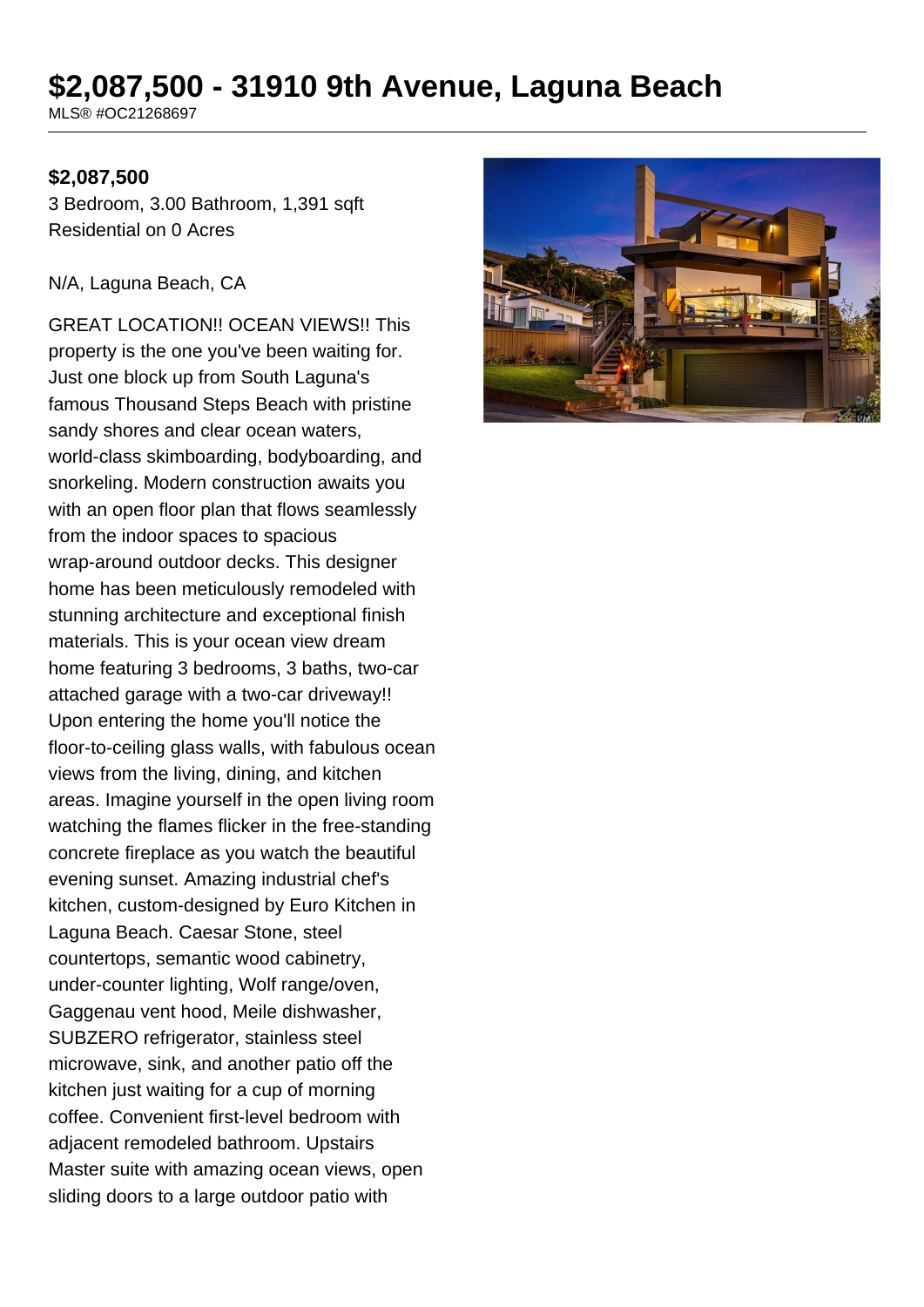Catalina, sunset and ocean views, stunning remodeled master bath with walk-in "Mr. Steam" shower, skylight, large closet area, and private balcony. You could actually step away from your sink and walk out onto your own private balcony looking out over spectacular ocean views. I love this house:) Adjoining en-suite bedroom with a gorgeous remodeled bathroom. Yes, there's even a large side yard perfect for a victory garden, play area, or a perfect place for outdoor dining. This house is SPECIAL!! Don't miss out on this DREAM HOME!!

Built in 1980

## **Additional Information**

| City                   | Laguna Beach         |
|------------------------|----------------------|
| County                 | Orange               |
| Zip                    | 92651                |
| MLS@#                  | OC21268697           |
| <b>Bedrooms</b>        | 3                    |
| Bathrooms              | 3                    |
| <b>Square Ft</b>       | 1,391                |
| Lot Size               | 0.07                 |
| Neighborhood           | N/A                  |
| Levels                 | Two                  |
| Garages                | 2                    |
| <b>School District</b> | Laguna Beach Unified |
| <b>HOA Dues</b>        | \$0                  |

## **Listing Details**

| <b>Listing Agent</b> | <b>Tim Morrissette</b>        |
|----------------------|-------------------------------|
| Provided By:         | <b>Coldwell Banker Realty</b> |

Based on information from California Regional Multiple Listing Service, Inc. as of June 29th, 2022 at 9:49pm PDT. This information is for your personal, non-commercial use and may not be used for any purpose other than to identify prospective properties you may be interested in purchasing. Display of MLS data is usually deemed reliable but is NOT guaranteed accurate by the MLS. Buyers are responsible for verifying the accuracy of all information and should investigate the data themselves or retain appropriate professionals. Information from sources other than the Listing Agent may have been included in the MLS data. Unless otherwise specified in writing, Broker/Agent has not and will not verify any information obtained from other sources. The Broker/Agent providing the information contained herein may or